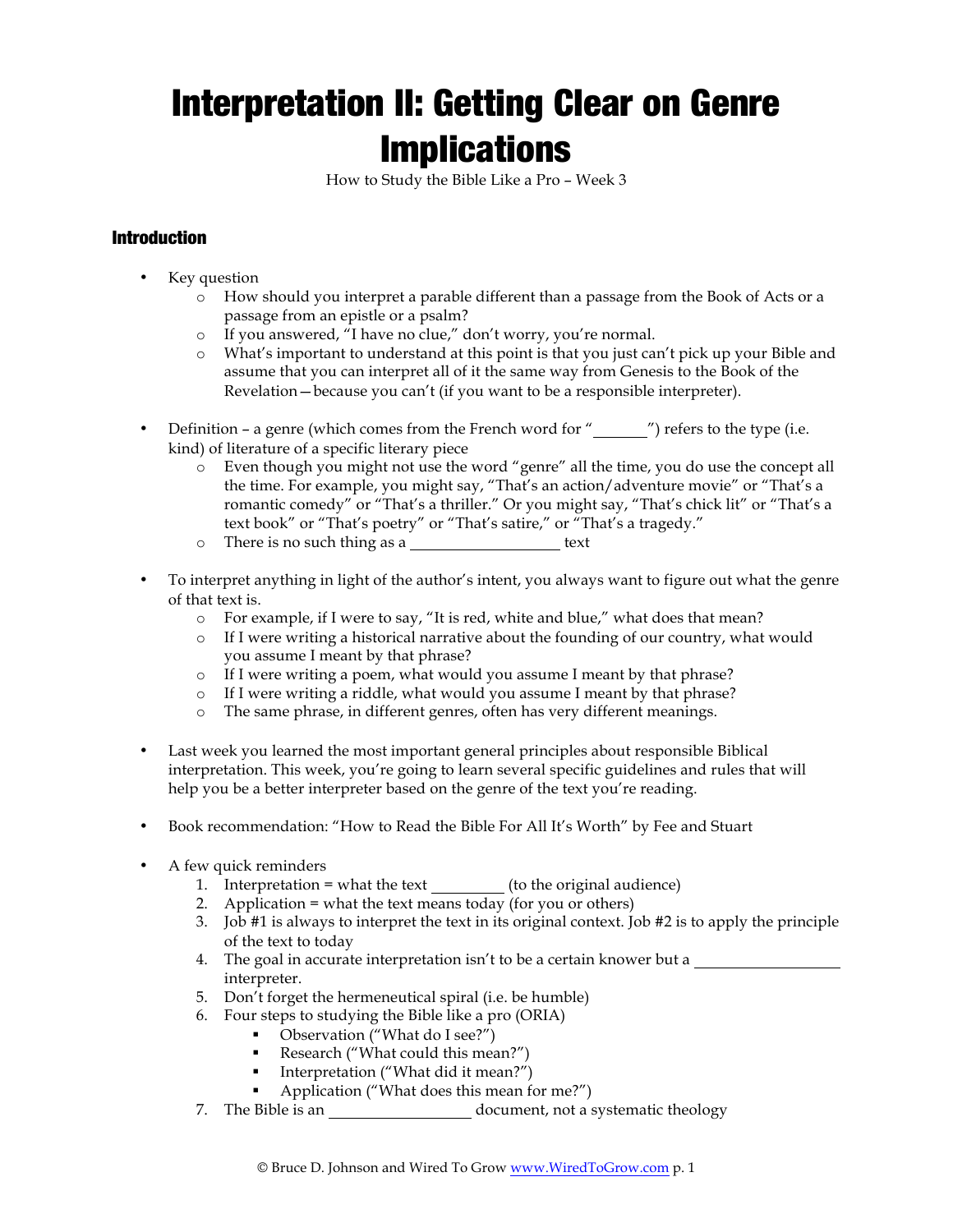- 8. Since all Scripture is God-breathed, part of your job (and mine) is to figure out how to stitch verses together to develop a theology about the issues raised in those verses.
- 9. \_\_\_\_\_\_\_\_\_\_\_\_\_\_\_\_ reigns as king in interpretation

## I. New Testament Genres

- 1. Gospels
	- a. They're memoirs of Jesus, written by his followers (i.e. not autobiographies written by Jesus Christ himself)
	- b. This means that there are historical contexts to consider. The first, when Jesus spoke (27-30 A.D.) and the second, when the author of the text wrote (mid 50's – 90 A.D.)
	- c. To interpret correctly, you need to remember to whom each gospel was written ("the who always determines the what")
		- i. Matthew to Jews
		- ii. Mark to Romans
		- iii. Luke to Gentiles/Greeks
		- iv. John to second generation believers and pre-believers
	- d. Jesus spoke in Aramaic and yet each of the gospels is written in Greek
	- e. Key principles
		- i. Think progressively where does this text fit in the progress of this gospel record? Remember when you're interpreting the gospels, all of Jesus' teachings are pre-cross/pre-resurrection.
		- ii. Review the other gospels for stories. What's similar? What's different? Why?
			- "W*hen they were in the house again, the disciples asked Jesus about this. He answered, "Anyone who divorces his wife and marries another woman commits adultery against her. And if she divorces her husband and marries another man, she commits adultery."* Mark 10:10-12
			- *"Jesus replied, "Moses permitted you to divorce your wives because your hearts were hard. But it was not this way from the beginning. I tell you that anyone who divorces his wife, except for sexual immorality, and marries another woman commits adultery."* Matthew 19:8-9
		- iii. Remember, a historical narrative is not unless there's a general command connected to it. Just because Jesus or the disciples or someone else did something doesn't mean all believers should do that thing.
		- iv. Think "pericopes" (which are individual stories Jesus told) vs. paragraphs or chapters
		- v. Interpret Jesus' statements literally according to the literary form he's using (e.g. metaphor, proverb, hyperbole, parable, etc.)

#### 2. Parables

a. A parable is a story with a  $\qquad \qquad$  (i.e. don't get lost in the details). Therefore, you want to focus on, "What's the point?"

> *"Then Jesus told his disciples a parable to show them that they should always pray and not give up. He said: "In a certain town there was a judge who neither feared God nor cared what people thought. And there was a widow in that town who kept coming to him with the plea, 'Grant me justice against my adversary.'*

*"For some time he refused. But finally he said to himself, 'Even though I don't fear God or care what people think, yet because this widow keeps bothering me, I will see that she gets justice, so that she won't eventually come and attack me!'"*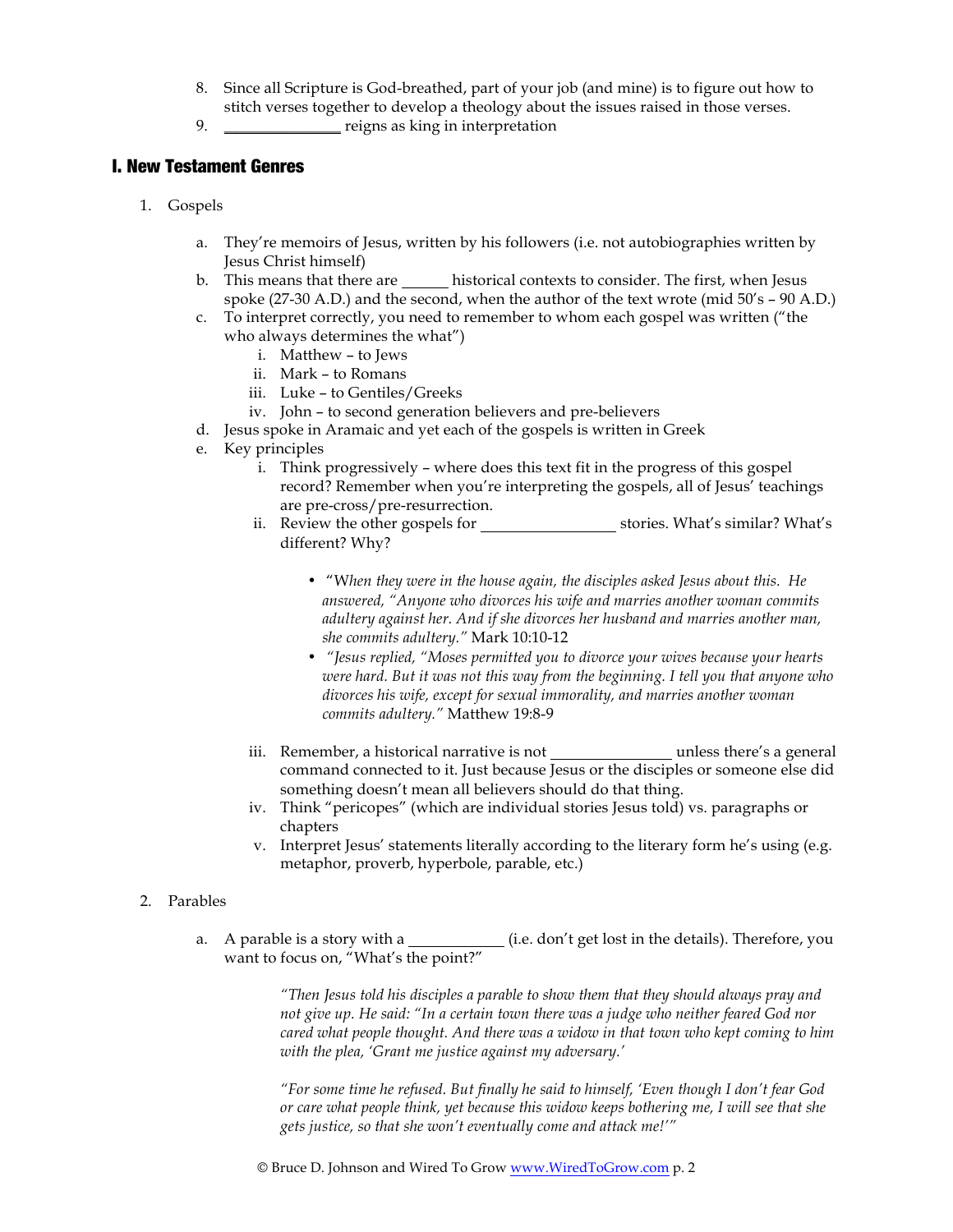*And the Lord said, "Listen to what the unjust judge says. And will not God bring about justice for his chosen ones, who cry out to him day and night? Will he keep putting them off? I tell you, he will see that they get justice, and quickly. However, when the Son of Man comes, will he find faith on the earth?"* Luke 18:1-8

#### b. Parables major on metaphors and similes

i. Similes (use the word "like")

*"He told them another parable: "The kingdom of heaven is like a mustard seed, which a man took and planted in his field. Though it is the smallest of all seeds, yet when it grows, it is the largest of garden plants and becomes a tree, so that the birds come and perch in its branches."* Mt. 13:31-32

ii. Metaphors

*"But when he saw many of the Pharisees and Sadducees coming to where he was baptizing, he said to them: "You brood of vipers! Who warned you to flee from the coming wrath?"* Mt. 3:7

- c. They're designed to evoke a response. So ask, "What's the intended response?"
- d. Note the between similar parables written by different authors. Why differ? Remember, Jesus didn't just teach these parables once, he taught them often and in different contexts to different audiences.
- e. Look for the in the story

*"The workers who were hired about five in the afternoon came and each received a denarius. So when those came who were hired first, they expected to receive more. But each one of them also received a denarius. When they received it, they began to grumble against the landowner. 'These who were hired last worked only one hour,' they said, 'and you have made them equal to us who have borne the burden of the work and the heat of the day.'"* Mt. 20:9-12

#### 3. Epistles

- a. Remember, epistles are \_\_\_\_\_\_\_\_\_\_\_\_\_\_\_ documents not systematic theologies
- b. Since they're written to the church (post-resurrection) they're the most directly applicable texts to us today
- c. Because they're occasional documents you'll want to the historical situation in order to interpret them correctly
- d. Distinguish between what's cultural and what culture
	- i. *"Therefore God gave them over in the sinful desires of their hearts to sexual impurity for the degrading of their bodies with one another. They exchanged the truth about God for a lie, and worshiped and served created things rather than the Creator—who is forever praised. Amen. Because of this, God gave them over to shameful lusts. Even their women exchanged natural sexual relations for unnatural ones. In the same way the men also abandoned natural relations with women and were inflamed with lust for one another. Men committed shameful acts with other men, and received in themselves the due penalty for their error."* Rom. 1:24-27
	- ii. *"But every woman who prays or prophesies with her head uncovered dishonors her head—it is the same as having her head shaved. For if a woman does not cover her head, she might as well have her hair cut off; but if it is a disgrace for a woman to have her hair cut off or her head shaved, then she should cover her head."* 1 Cor. 11:5-6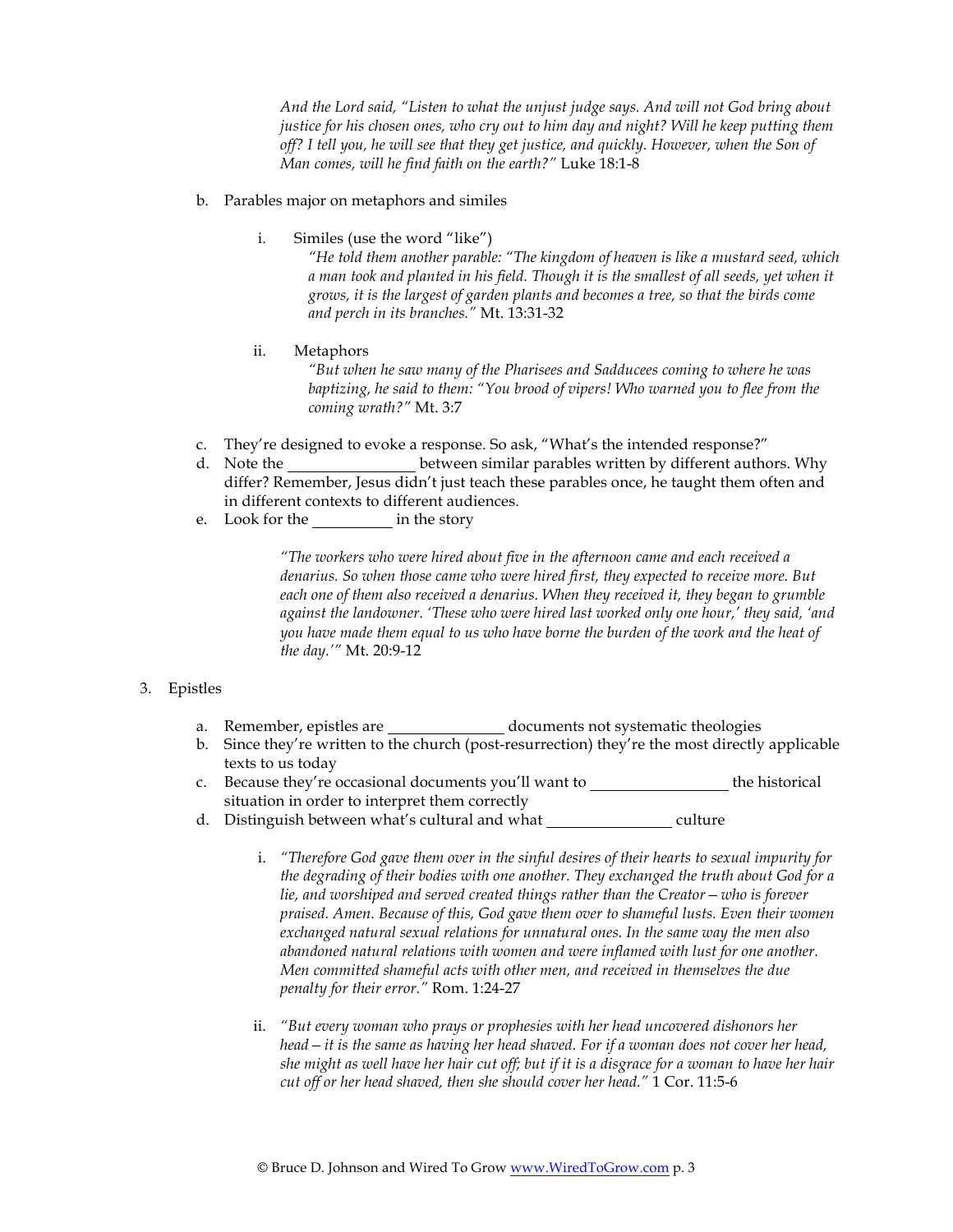e. Remember a text can never mean what it never could have meant

*"Love never fails. But where there are prophecies, they will cease; where there are tongues, they will be stilled; where there is knowledge, it will pass away. For we know in part and we prophesy in part, but when completeness comes, what is in part disappears.*" 1 Cor. 13:8-10

- f. Think in
- g. Study the culture of the times (especially, Greco-Roman culture)
- 4. The Book of the Revelation
	- a. Revelation is a combination of types of literature: apocalyptic, prophecy and epistle
	- b. Apocalyptic is primarily concerned with judgment and salvation
	- c. Apocalyptic uses cryptic and symbolic imagery and language, along with dreams and visions to convey nuggets of truth
	- d. Principles
		- i. Get to know the historical situation around 90 A.D. (church and state in conflict)
		- ii. Use and other biblical tools to help you understand the symbols
		- iii. Like parables, focus on the main point of the dream or vision (not the little details)
		- iv. Don't try to work out a chronological order to the book of the Revelation (it goes through cycles). Apocalyptic literature isn't interested in chronology.

## II. Old Testament Genres

- 1. Old Testament Narrative
	- a. A narrative text is a reflection on a true event (not a made up story) told for a purpose (e.g. to show God at work among his people)
	- b. Narratives are in what they tell so they frequently don't tell us everything we want to know (i.e. they couldn't anticipate questions people would ask three thousand years later).
	- c. Because narratives are selective, you should attempt to discern the intent of the author (why did they include what they did and why did they not include what they didn't)
	- d. Narratives are stories so you can use the same kind of analysis that you would with a book or novel. Who are the main characters? What's the plot? What's emphasized? What's missing? What's the setting? Etc.
	- e. The amount of text given to an event is not to the amount of time those events took place in (e.g. Exodus  $1 = 400$  years, Exodus  $2 = 40$  years, Exodus  $3 =$  one day)
	- f. They rarely teach directly. The lessons are found in the narratives themselves (i.e. they \_\_\_\_\_\_\_\_\_\_\_\_\_\_\_\_\_\_ truth vs. directly teach it)
		- a. For example, the story about David and Bathsheba doesn't say outright, "Don't commit adultery." Instead, it shows it.
	- g. Remember, narrative stories aren't meant to be normative.
	- h. Narratives record what happened, not necessarily what have happened
	- i. Stick to the clear meaning of the text (i.e. don't look for something more unless there's a clue in the text to look deeper)
- 2. Old Testament Law
	- a. The OT Law is found in the final four books of the Pentateuch (penta = five, the books of Moses) beginning in Exodus 20 (the 10 Commandments) and ends with the book of Deuteronomy (deutero = second, nomos =  $law$ ; the second  $law$ )
	- b. The OT Law was a **between God and Israel. If Israel obeyed they were** blessed, if they disobeyed they were cursed.
	- c. The Old Testament Law was given to the nation of Israel. It is not the same as the new covenant. So, unless a law is in the NT, in general, it isn't binding (though we can obviously learn a lot through studying it)
	- d. Some OT stipulations have clearly not been renewed (i.e. the OT rituals or civil laws)

© Bruce D. Johnson and Wired To Grow www.WiredToGrow.com p. 4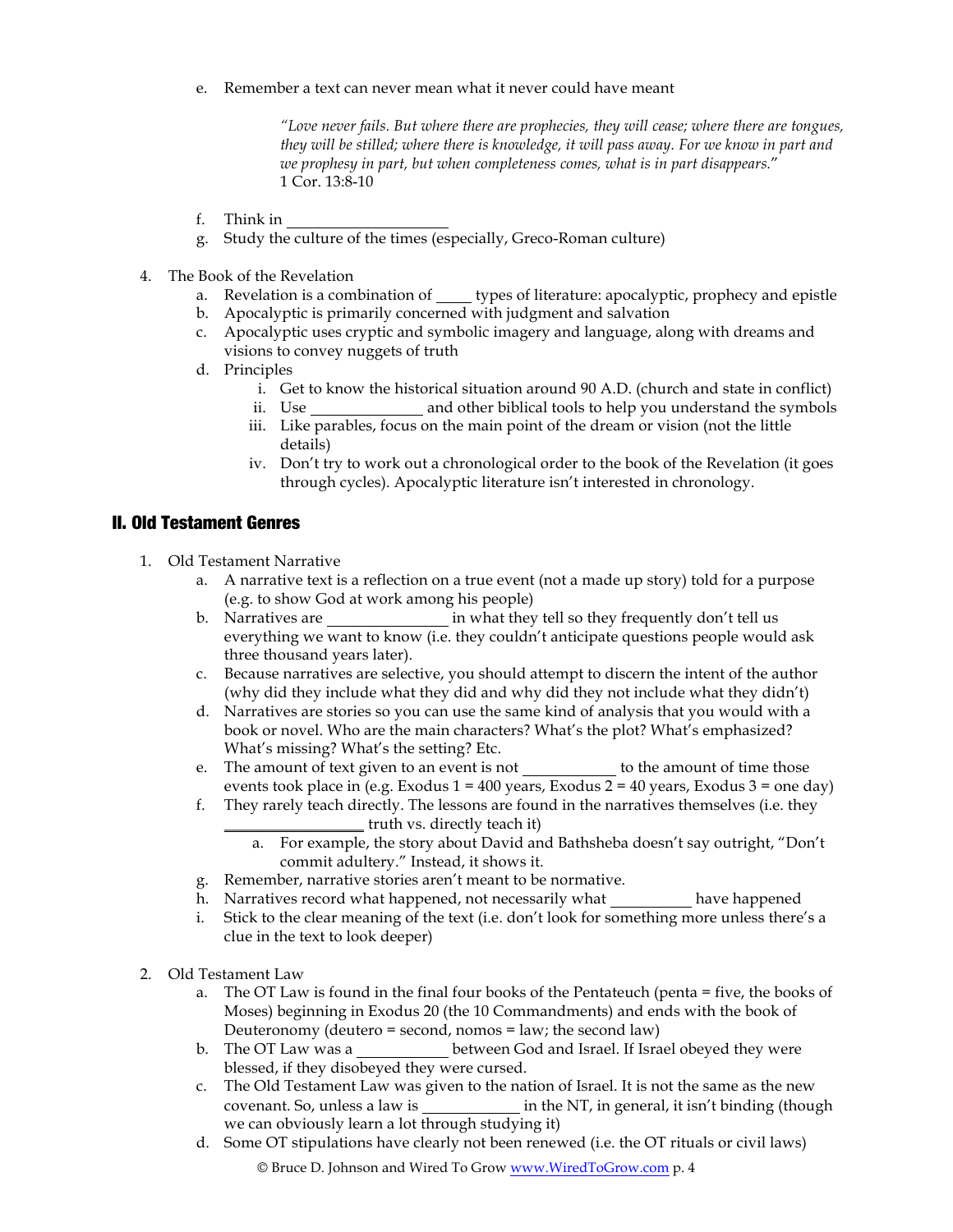- e. Discern which kind of law you're reading
	- i. \_\_\_\_\_\_\_\_\_\_\_\_\_ laws (i.e. don't lie) These generally transcend testaments
	- ii. Civil laws (i.e. capital punishment) These generally don't unless restated
	- iii. Ceremonial (i.e. sacrifices) These generally don't unless restated

*"About noon the following day as they were on their journey and approaching the city, Peter went up on the roof to pray. He became hungry and wanted something to eat, and while the meal was being prepared, he fell into a trance. He saw heaven opened and something like a large sheet being let down to earth by its four corners. It contained all kinds of four-footed animals, as well as reptiles and birds. Then a voice told him, "Get up, Peter. Kill and eat." "Surely not, Lord!" Peter replied. "I have never eaten anything impure or unclean." The voice spoke to him a second time, "Do not call anything impure that God has made clean."* Acts 10:9-15

- 3. Psalms and Biblical Poetry
	- a. Psalms weren't written spontaneously—they were
	- b. They were designed to be worship aids and were therefore designed to connect with the first, more than the head
	- c. While they contain doctrinal truths they weren't necessarily designed to convey doctrine
	- d. They were written musically (i.e. as songs)
	- e. Principles
		- i. Psalms come in major forms (Lament, Thanksgiving, Praise, Wisdom, Royal, History, and Trust)
		- ii. Interpret literally according to the literary form being used
		- iii. Poetry is written in (two lines reflect a statement)
			- 1. Synonymous parallelism
				- *"Come, let us bow down in worship, let us kneel before the Lord our Maker;"* Ps. 95:6
				-
				- 2. Explanatory (or synthetic) parallelism
					- *"Tremble and do not sin;*
						- *when you are on your beds,*
						- *search your hearts and be silent."* Ps. 4:4
				- 3. Antithetical parallelism
					- *"The heart of the wise inclines to the right, but the heart of the fool to the left."* Eccl. 10:2
- 4. Wisdom Literature/Proverbs
	- a. Proverbs are statements about wisdom (the application of knowledge) designed to help us make godly/wise decisions about life.
	- b. Proverbs are truths, not iron clad promises

*"Start children off on the way they should go, and even when they are old they will not turn from it."* Prov. 22:6 NIV

*"Train up a child in the way he should go, Even when he is old he will not depart from it."* Prov. 22:6 NASB

- c. Their wording is designed for memory not theological correctness
- d. Be aware of personification (for example, talking about wisdom being a woman)
- e. As always, look for the before you attempt to apply the proverb to a specific situation
- f. Most parables are written in parallelism and should be interpreted as such

*"He who corrects a scoffer gets dishonor for himself, And he who reproves a wicked man gets insults for himself.*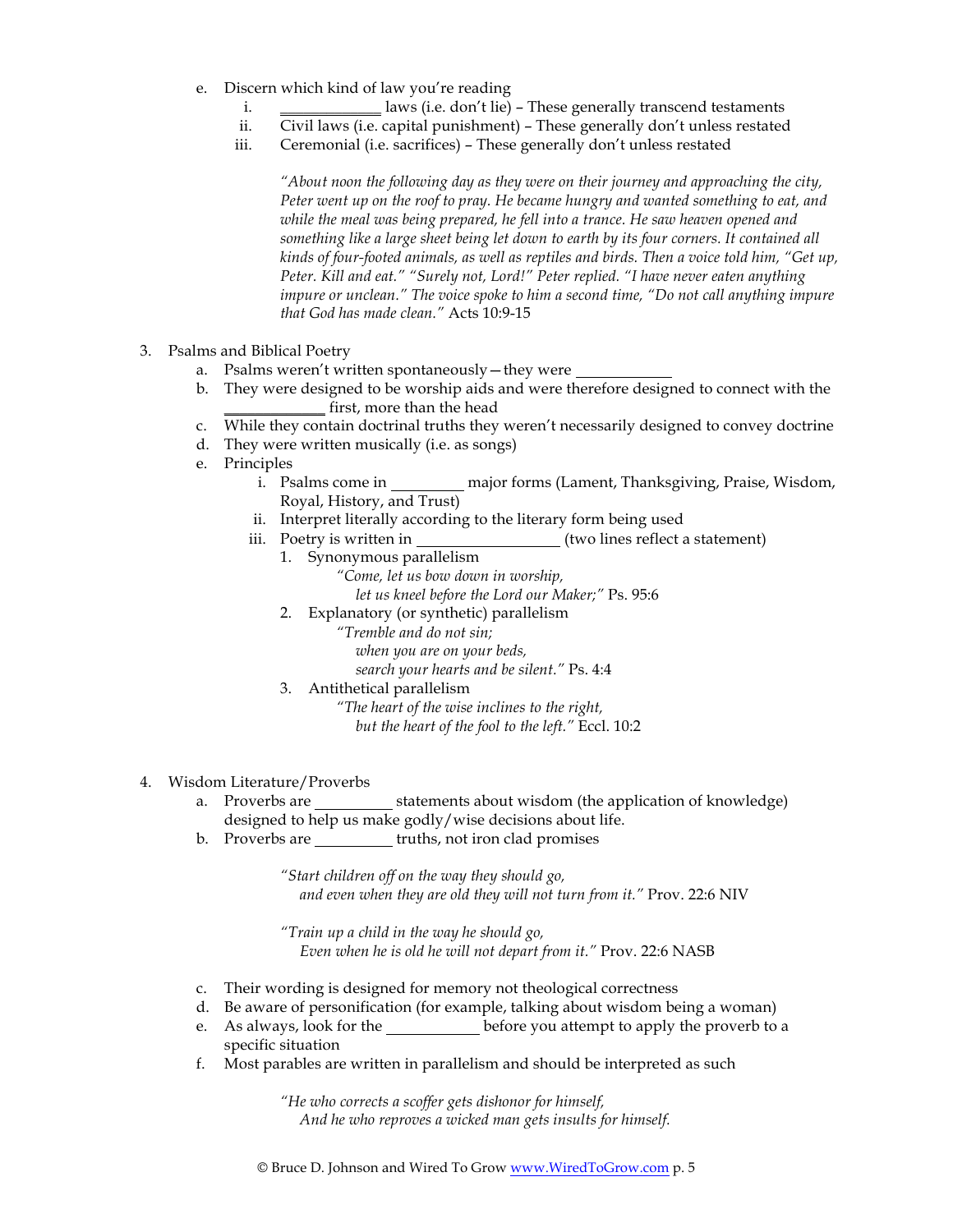*Do not reprove a scoffer, or he will hate you, Reprove a wise man and he will love you.*

*Give instruction to a wise man and he will be still wiser, Teach a righteous man and he will increase his learning."* Prov. 9:7-9

- 5. Prophesy
	- a. In general, prophesy is more about "\_\_\_\_\_\_\_\_\_\_\_-telling" than foretelling (i.e. it's more about looking back at God's word and applying it to that context than predicting an event in the future)
	- b. The key to unlocking prophesy is remembering the covenantal idea of and \_\_\_\_\_\_\_\_\_\_\_\_\_\_ (i.e. prophets tend to be covenantal enforcers)
		- i. Blessing Deut. 28:1-14

*"If you fully obey the Lord your God and carefully follow all his commands I give you today, the Lord your God will set you high above all the nations on earth. All these blessings will come on you and accompany you if you obey the Lord your God: You will be blessed in the city and blessed in the country …"* 

ii. Cursing – Deut. 28:15ff

*"However, if you do not obey the Lord your God and do not carefully follow all his commands and decrees I am giving you today, all these curses will come on you and overtake you: You will be cursed in the city and cursed in the country ..."*

- c. Remember the context to interpret prophetical material correctly (1000 B.C. = United Kingdom, 922 B.C. = Divided Kingdom, 722 B.C. = Israel/Northern Kingdom defeated by the Assyrians, 605-586 B.C. = Judah/Southern Kingdom defeated by the Babylonians, 539 B.C. = Persians defeated the Babylonians)
	- i. Pre-exilic (i.e. Jonah, Isaiah, Micah, Jeremiah, Amos, Zephaniah, Habakkuk etc.)
	- ii. Exilic (i.e. Ezekiel, Daniel)
	- iii. Post-exilic (i.e. Haggai, Zechariah, Malachi)
- d. Prophesy is characterized by a lot of symbolic imagery (i.e. use commentaries to help)
- e. As with any other Biblical text, start with their time frame, interpret the text as it was originally intended and then discern the you can pull across time to apply to your life

*"Seek good, not evil, that you may live. Then the Lord God Almighty will be with you, just as you say he is.*

*Hate evil, love good; maintain justice in the courts. Perhaps the Lord God Almighty will have mercy on the remnant of Joseph." Amos 5:14-15*

### Making It Real

- 1. Match the book of the Bible with the genre
	- Philippians Prophecy
	- Ecclesiastes Gospel
	-
	-
	-
	-
- 
- 
- Leviticus Old Testament Narrative
- Luke Epistle
	- Isaiah Wisdom/Proverbs
	- 1 Samuel Old Testament Law